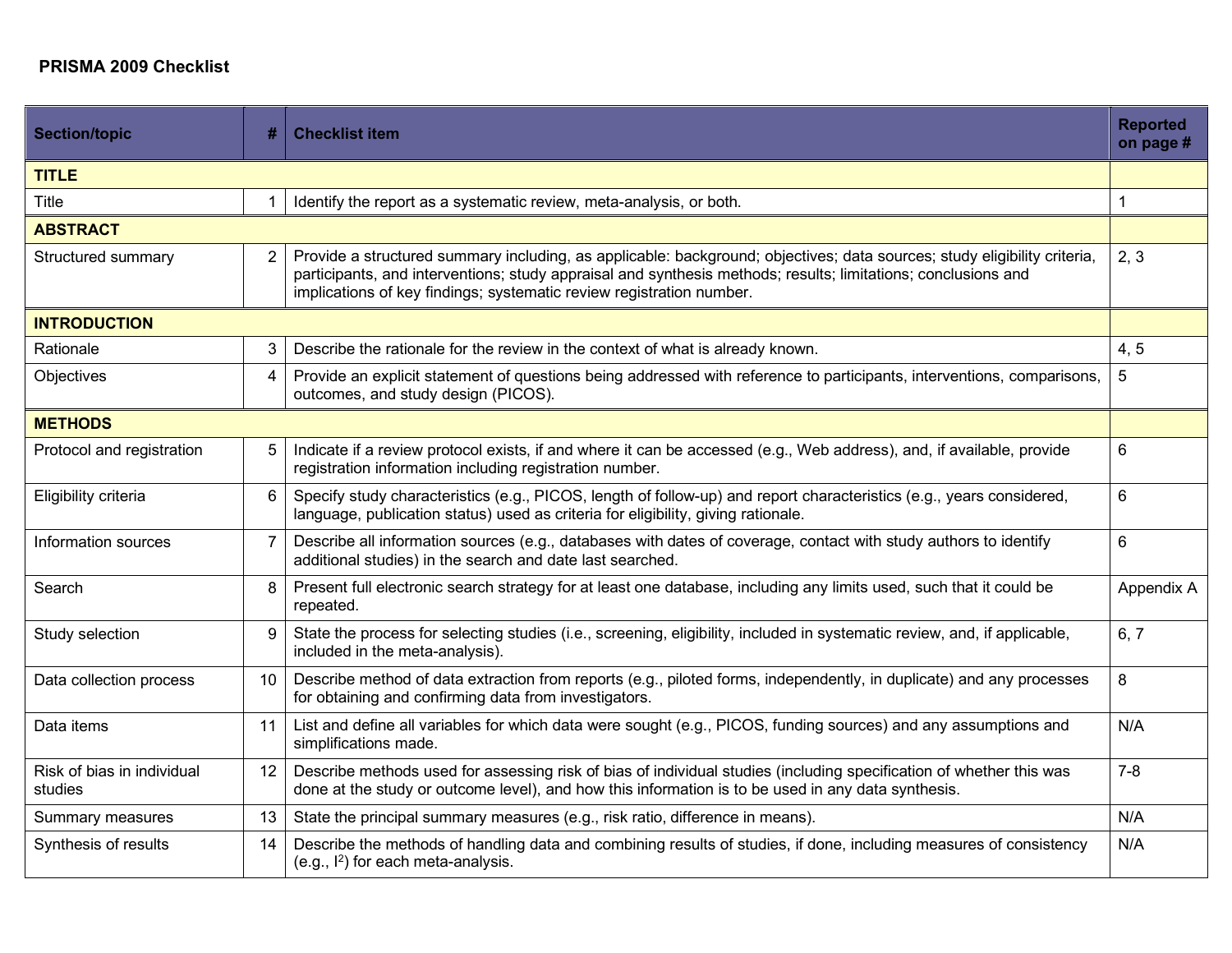Page 2 of 3

| <b>Section/topic</b>             | #  | <b>Checklist item</b>                                                                                                                                                                                       | <b>Reported</b><br>on page # |  |  |
|----------------------------------|----|-------------------------------------------------------------------------------------------------------------------------------------------------------------------------------------------------------------|------------------------------|--|--|
| Risk of bias across studies      | 15 | Specify any assessment of risk of bias that may affect the cumulative evidence (e.g., publication bias,<br>selective reporting within studies).                                                             | 7                            |  |  |
| Additional analyses              | 16 | Describe methods of additional analyses (e.g., sensitivity or subgroup analyses, meta-regression), if done,<br>indicating which were pre-specified.                                                         | N/A                          |  |  |
| <b>RESULTS</b>                   |    |                                                                                                                                                                                                             |                              |  |  |
| Study selection                  | 17 | Give numbers of studies screened, assessed for eligibility, and included in the review, with reasons for<br>exclusions at each stage, ideally with a flow diagram.                                          | 8, Figure 1                  |  |  |
| Study characteristics            | 18 | For each study, present characteristics for which data were extracted (e.g., study size, PICOS, follow-up<br>period) and provide the citations.                                                             | 8,9                          |  |  |
| Risk of bias within studies      | 19 | Present data on risk of bias of each study and, if available, any outcome level assessment (see item 12).                                                                                                   | Table 2, 3,<br>4             |  |  |
| Results of individual<br>studies | 20 | For all outcomes considered (benefits or harms), present, for each study: (a) simple summary data for each<br>intervention group (b) effect estimates and confidence intervals, ideally with a forest plot. | N/A                          |  |  |
| Synthesis of results             | 21 | Present results of each meta-analysis done, including confidence intervals and measures of consistency.                                                                                                     | $9-12$<br>(qualitative)      |  |  |
| Risk of bias across studies      | 22 | Present results of any assessment of risk of bias across studies (see Item 15).                                                                                                                             | $\overline{7}$               |  |  |
| Additional analysis              | 23 | Give results of additional analyses, if done (e.g., sensitivity or subgroup analyses, meta-regression [see<br>Item $16$ ]).                                                                                 | N/A                          |  |  |
| <b>DISCUSSION</b>                |    |                                                                                                                                                                                                             |                              |  |  |
| Summary of evidence              | 24 | Summarize the main findings including the strength of evidence for each main outcome; consider their<br>relevance to key groups (e.g., healthcare providers, users, and policy makers).                     | $12 - 14$                    |  |  |
| Limitations                      | 25 | Discuss limitations at study and outcome level (e.g., risk of bias), and at review-level (e.g., incomplete<br>retrieval of identified research, reporting bias).                                            | 14, 15                       |  |  |
| Conclusions                      | 26 | Provide a general interpretation of the results in the context of other evidence, and implications for future<br>research.                                                                                  | 15                           |  |  |
| <b>FUNDING</b>                   |    |                                                                                                                                                                                                             |                              |  |  |
| Funding                          | 27 | Describe sources of funding for the systematic review and other support (e.g., supply of data); role of<br>funders for the systematic review.                                                               | N/A                          |  |  |